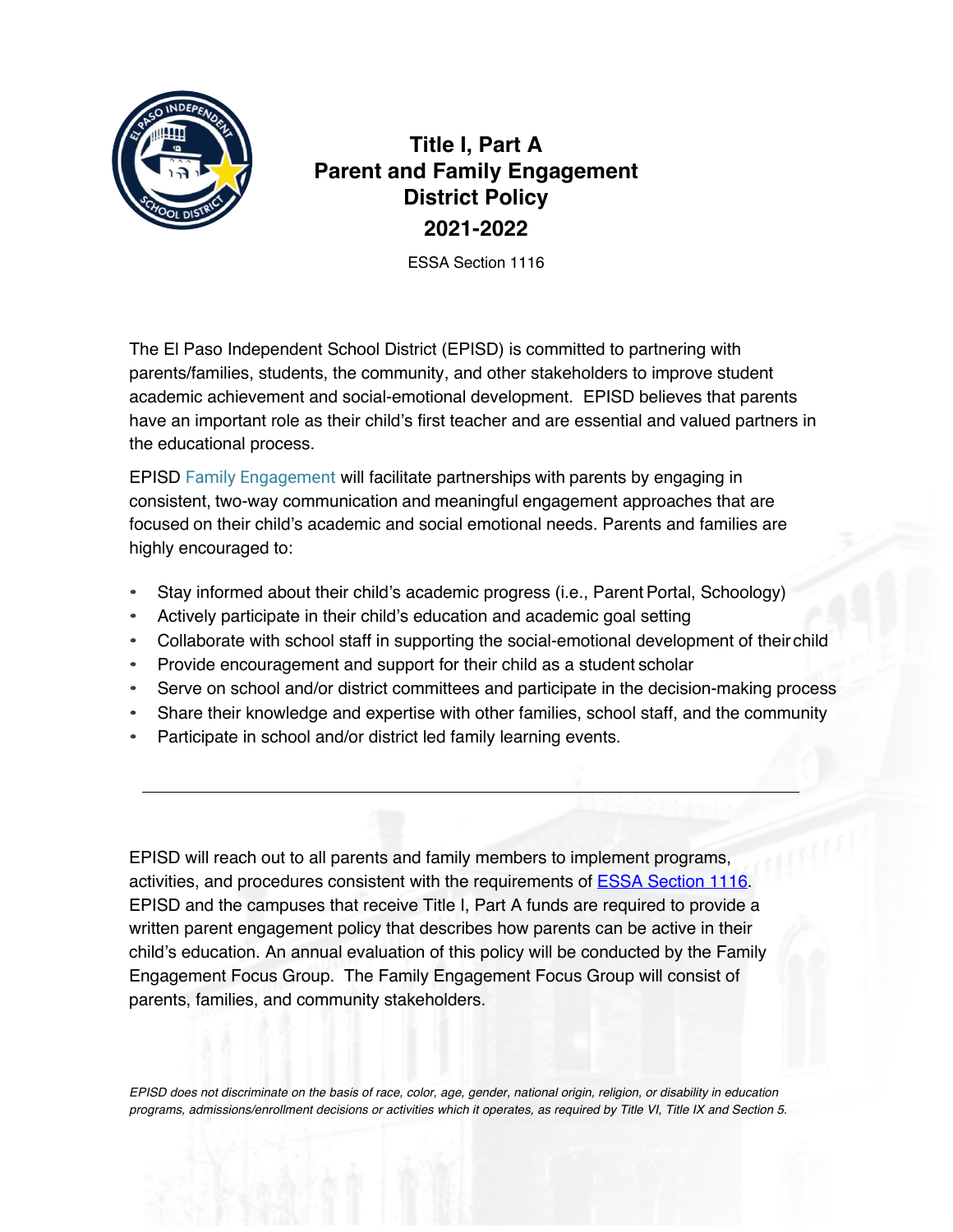Schools will send information to parents and families in a language and format they can understand regarding their student's progress, teacher qualifications, the benefits and use of Title I funding by doing the following:

- Conduct an Annual Title I Parent Meeting to explain the requirements of the Every Student Succeeds Act (ESSA).
- Ensure teachers communicate in an effective and timely manner with parents about their child's progress by:
	- o Providing parent-teacher conferences
		- Once per semester (face to face, virtual, hybrid) district-wide
	- o Sending progress and report cards on a regular schedule
	- o The use of varied communication methods such as apps, phone calls, or newsletters
- Ensure that parents receive proper and timely notifications about teacher qualifications:
	- o Be made aware of the right to request information about the certification of their child's teacher
	- o Be notified if their child is not being taught by a Highly qualified teacher for four consecutive weeks or longer

### **Decision-Making Opportunities**

District and schools will engage parents and encourage participation in joint decisionmaking through the following:

- District Family Engagement Focus Group:
	- o Review and update the Family Engagement Policy on an annual basis
	- o Review the results of the annual Family Engagement Interest Survey
	- o Gathers information from parents and families on how to improve parent engagement programs at the school and district level, evaluation findings will be used to design parent engagement strategies
- District will conduct an annual evaluation of the family engagement program in the spring semester
	- o Parents and families will be surveyed
	- o Surveys are available in English and Spanish
- All schools will work collaboratively with parents to develop, review, and evaluate a school/parent compact on an annual basis
	- o The compact outlines the agreed responsibilities of the school staff, parent, and studentfor academic success
- Include parent representatives on the Campus Improvement Team (CIT)
- Provide an explanation of the Campus Texas Academic Performance Reports and create campus goals based on academic gaps and needs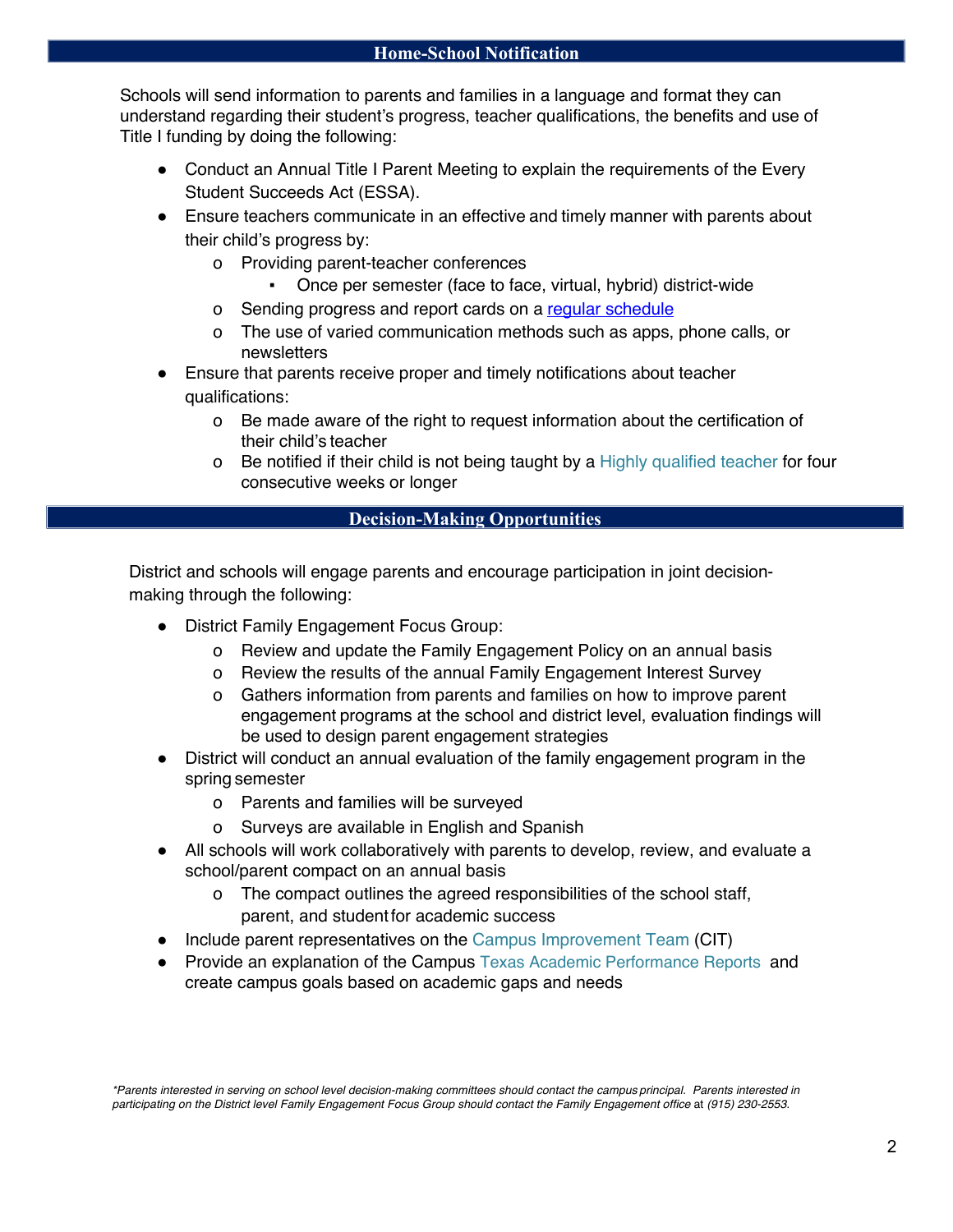Schools will educate parents on the state's academic content and achievement standards, Texas Essential Knowledge and Skills (TEKS), and requirements of the Title I program.

- Schools will provide professional development for school personnel on how to effectively communicate with parents on the following topics:
	- o Benefits of family engagement
	- o Establishing genuine family partnerships
- Schools will be provided support with a part/full-time Parent Engagement Liaison (PEL) to plan and implement family engagement activities and programs that are based on the schools' academic and family engagement needs as stated in the Campus Improvement Plan (CIP)

District-level Family Engagement Coordinators will support the Title I Schools by providing training and guidance on Title I requirements for the PELs

- District and campuses will provide opportunities for the parents to increase their understanding of the following:
	- o Academic Standards
		- Workshops on the adopted curriculum
		- Academic family nights focused on reading and mathematics
		- Workshops on state assessments
		- Workshops on district programs and initiatives
	- o Parenting information on topics that increase family communication skills, managing social issues, and child safety
	- o Adult education and workforce programs (District)
- District and schools will provide the following opportunities for parents/families to ensure their child's academic success:
	- o Capacity building: Activities, Workshops, Resources and Information
		- Post-Pandemic Re-Entry Plan
		- Homework Help
		- Social Emotional Learning (SEL)
		- Student-Led Conferences (SLC)
		- Digital Citizenship
		- English as a Second Language
		- **High School Equivalency**
	- o Provide supplemental support for school-based parent centers by equipping them with the following resources:
		- Academic Resources
		- Literature
		- Technology

*\*EPISD will coordinate these efforts and strategies with other federal and state programs as appropriate from August through June.*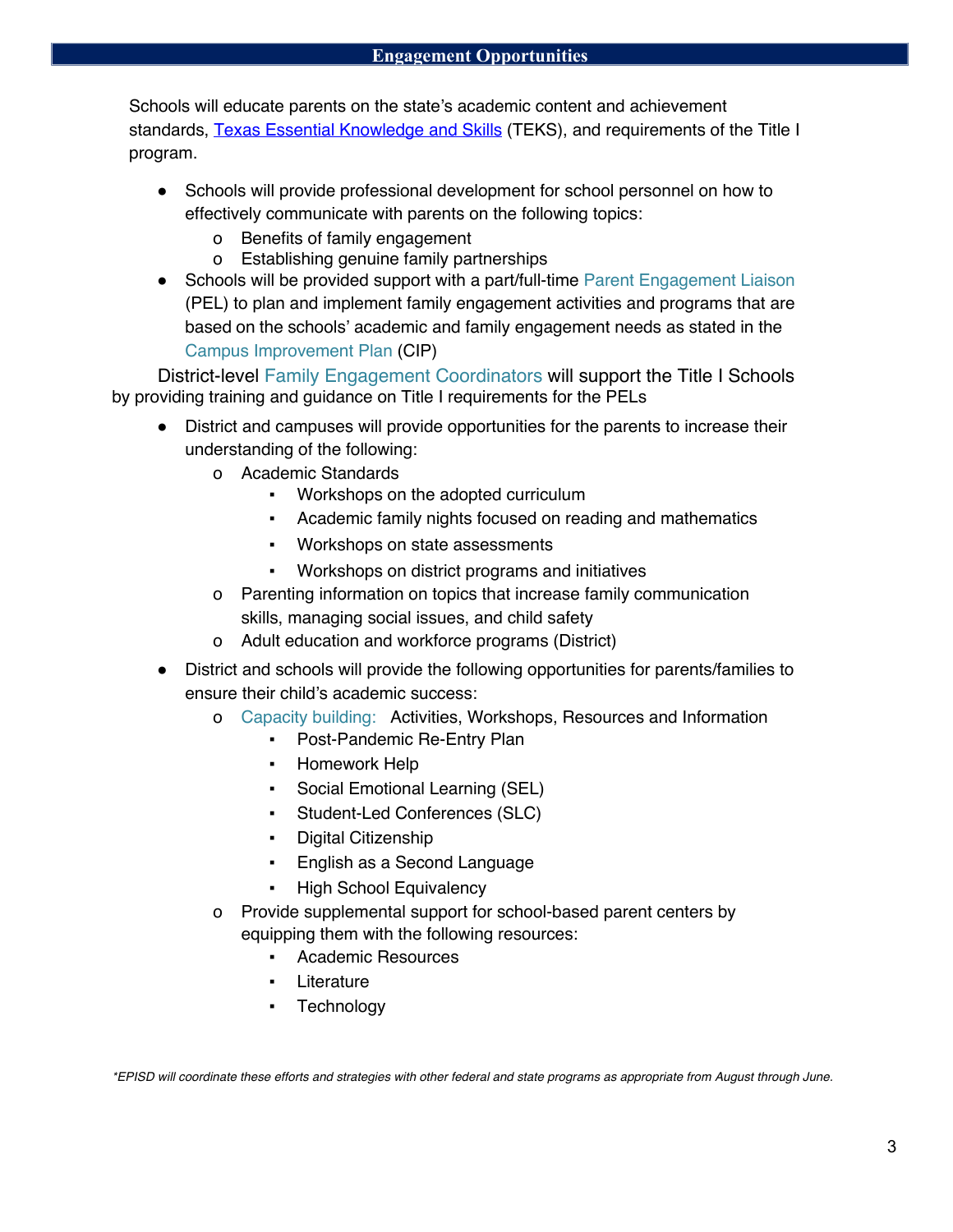#### **Family Engagement Commitment**

The Parent and Family Engagement Department, along with the Title I schools, are committed to the following:

- Reducing barriers that limit family engagement opportunities such as parents who are economically disadvantaged, are disabled, have limited English proficiency, have limited literacy, or are of any racial or ethnic minority background.
- Providing to the extent possible, information in a language that parents can understand
- Using multiple formats to inform parents and families of meetings and workshops
- Using multiple formats to advertise and provide meetings on multiple days and times

#### **Contact Information**

**Family Engagement Department**  6500 Boeing Building K El Paso, TX 79925 (915) 230-2553 **families@EPISD.org**

#### **Sarah Escandon**

Family Engagement Coordinator **Elementary** (915) 230-3020 siescand@episd.org

#### **Ivette Hinojos**

Family Engagement Coordinator **Elementary** (915) 230-3015 ihinojos@episd.org

#### **Linda Salas**

Family Engagement Coordinator **Secondary** (915) 230-3014 lmsalas2@episd.org

#### **Angelica Paz**

SEL Family Outreach Coordinator All Levels (915) 230-3019 acpaz@episd.org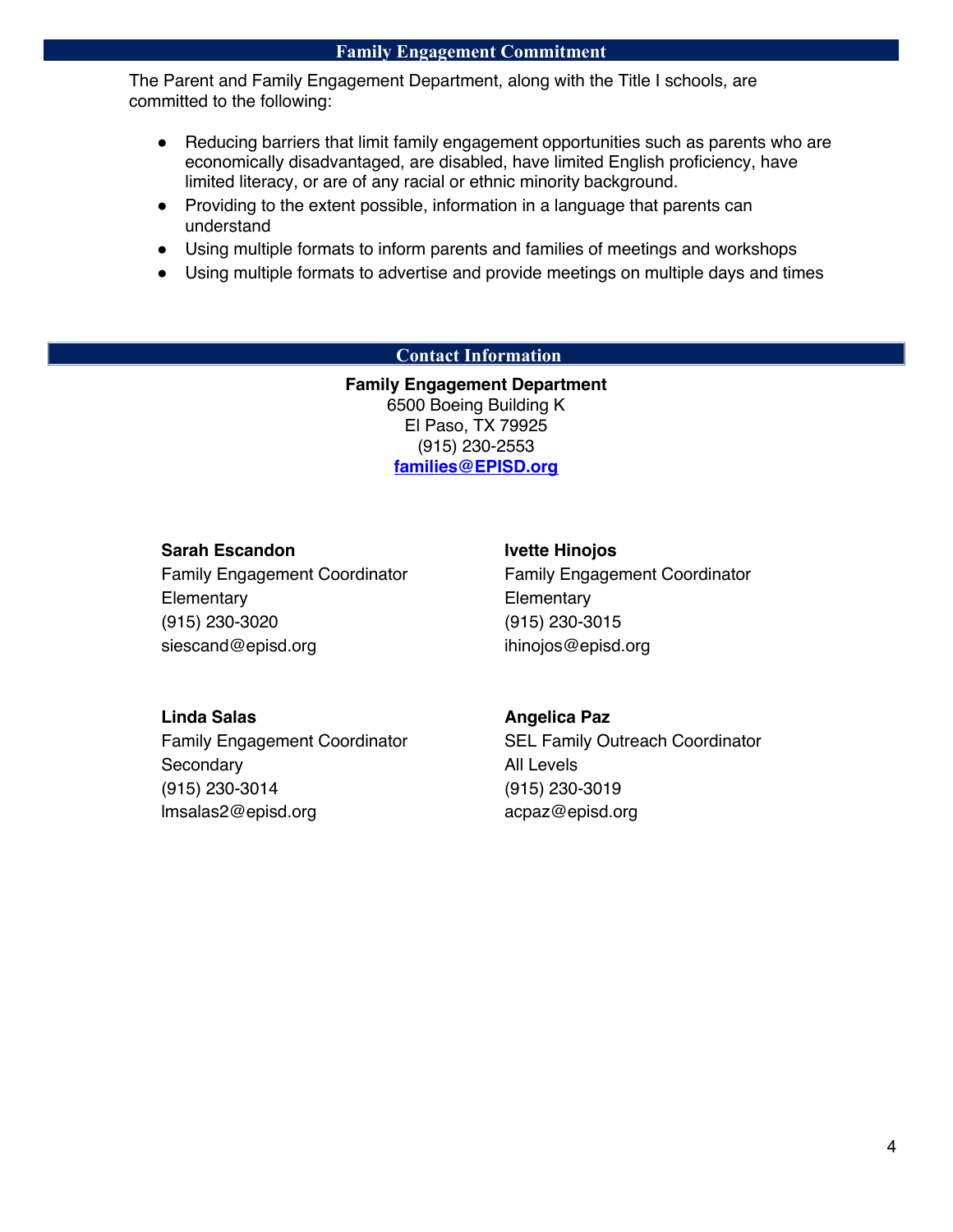**Campus Improvement Plan (CIP):** The purpose of the Campus Improvement Plan is to align goals, objectives, strategies, and actions which will lead to high levels of performance for all students and student groups, close achievement gaps, and support systematic change.

**Campus Improvement Team (CIT)**: Each campus must establish a CIT to assist the principal. The purpose of CIT is to implement the planning processes and site-based decision making in accordance with Board policy and administrative procedures.

**Capacity building**: the process of changing attitudes and behaviors-imparting knowledge and developing skills while maximizing the benefits of participation, knowledge exchange and ownership.

**Family Engagement**: The Family Engagement department engages, educates and empowers families, community and professional staff to facilitate effective partnerships that foster academic and personal development of all students

**Family Engagement Coordinator:** Develop, lead, and support the schools in facilitating effective and meaningful practices that enhance student academic and social emotional outcomes. Coordinate and delineate information to district PELs and provide ongoing campusbased support.

**Highly qualified teacher:** Teacher has met the following requirements by the Texas Education Agency:

- Has a bachelor's degree from an accredited college or university
- Completed an educator preparation program
- Passed appropriate certification exam(s)
- Has been certified by the State of Texas
- Completed a national criminal background check

**Parent Engagement Liaison (PEL)-**Serve as a liaison between parents and administrators and offer support and assistance to help parents understand the educational system and/or district programs. Provide opportunities and continual support for parent and families in being advocates for their child's education.

**Texas Academic Performance Reports (TAPR):** pull together a wide range of information on the performance of students in each school and district in Texas every year. Performance is shown disaggregated by student groups, including ethnicity and socioeconomic status. The reports also provide extensive information on school and district staff, programs, and student demographics.